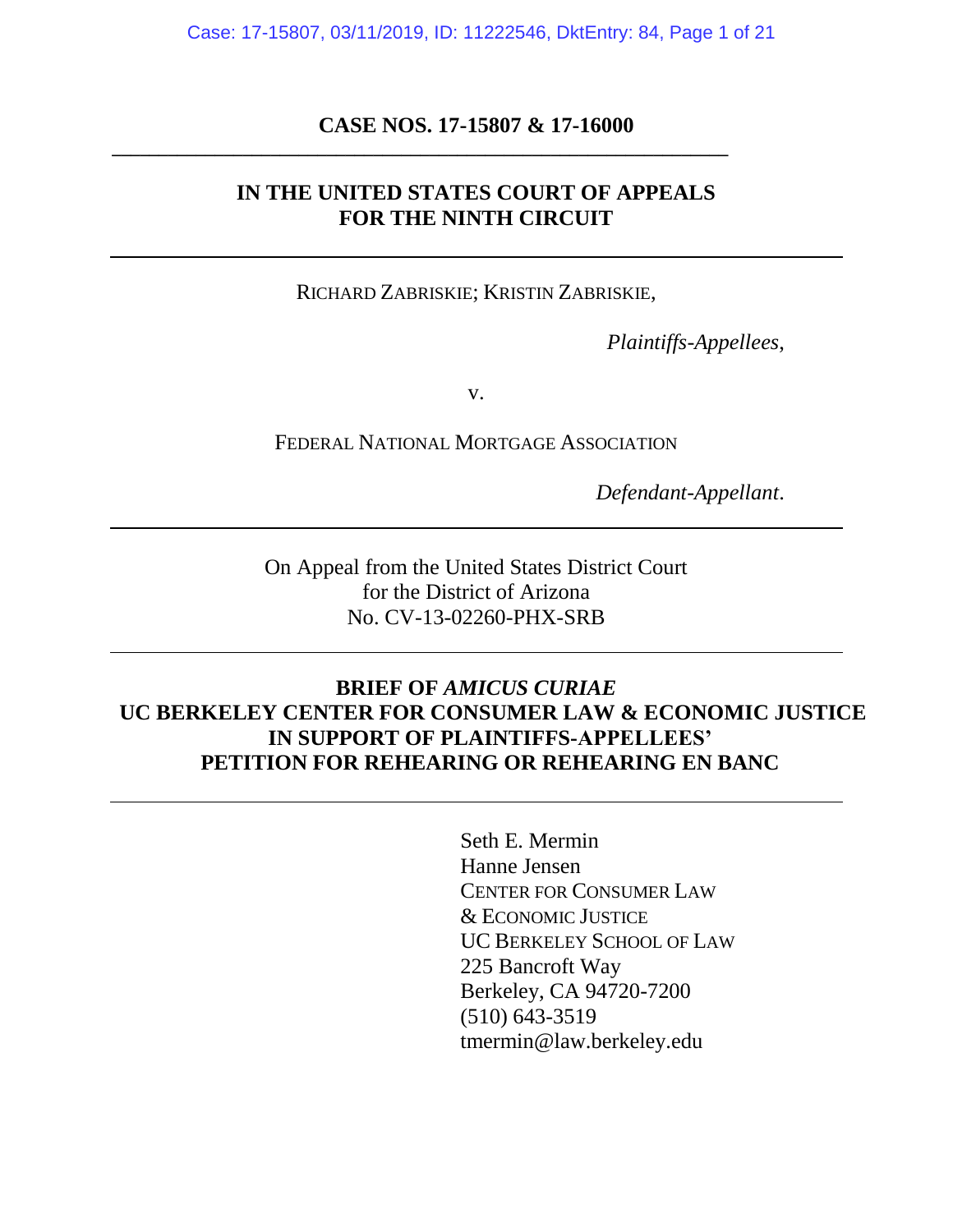# **TABLE OF CONTENTS**

| EN BANC REVIEW IS REQUIRED TO RESOLVE THE FUNCTIONAL<br>$\mathbf{I}$ .<br>SPLIT IN THIS CIRCUIT ABOUT WHETHER FANNIE MAE IS A<br>CONSUMER REPORTING AGENCY UNDER THE FCRA4                                       |
|------------------------------------------------------------------------------------------------------------------------------------------------------------------------------------------------------------------|
| II. BECAUSE DISTRICT COURTS AND HANDLERS OF CONSUMER<br>INFORMATION LOOK TO THIS CIRCUIT FOR GUIDANCE, THIS<br>CASE WILL IMPACT JUDICIAL DECISIONS AND INDUSTRY                                                  |
| III. THE RULE ADOPTED BY THE PANEL MAJORITY CONFLICTS<br>WITH THIS COURT'S PREVIOUS DECISIONS REGARDING<br>RESPONSIBILITY FOR AUTOMATED SYSTEMS AND LEAVES<br>CONSUMERS WITHOUT A REMEDY FOR CLEAR VIOLATIONS OF |
|                                                                                                                                                                                                                  |
|                                                                                                                                                                                                                  |
|                                                                                                                                                                                                                  |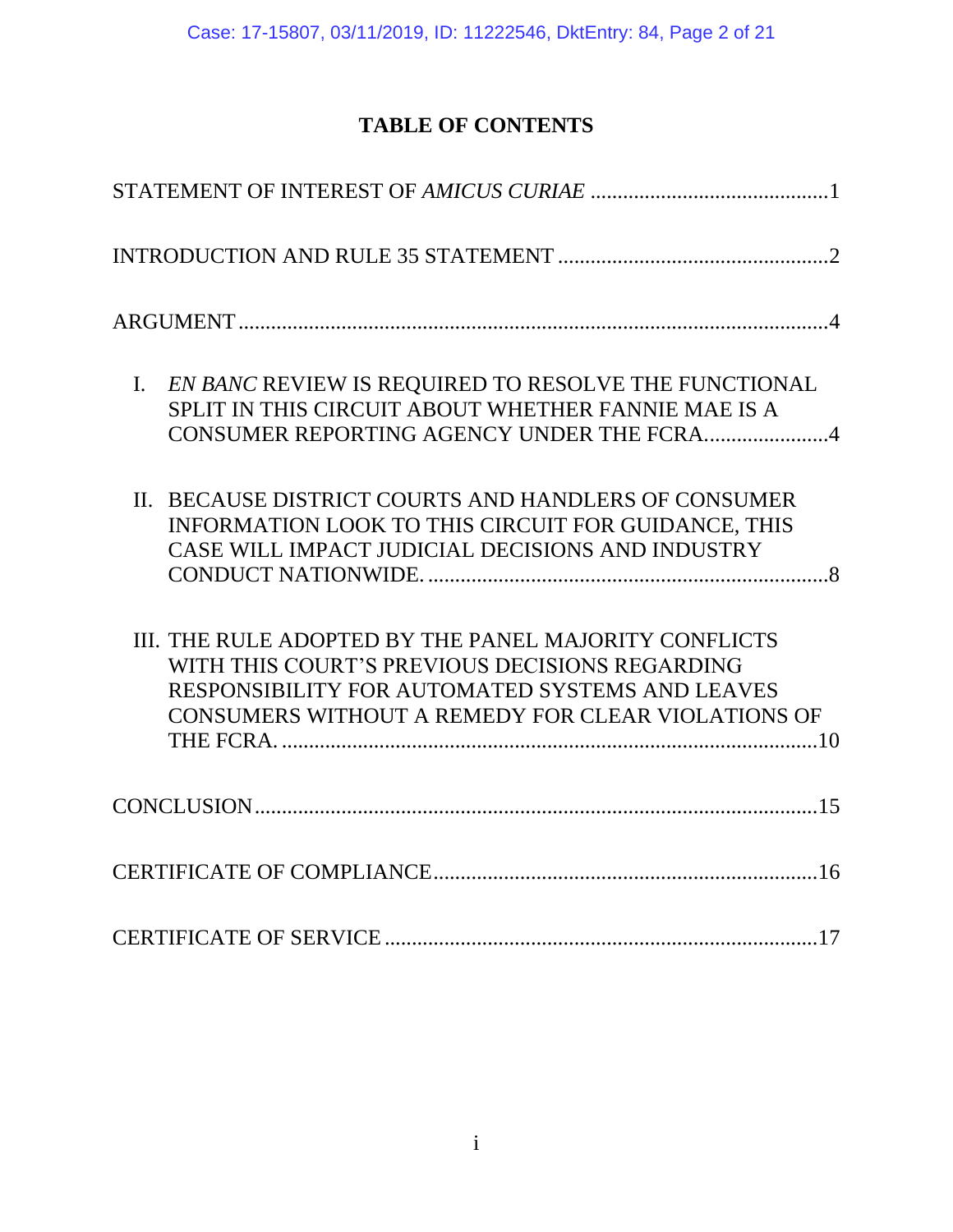# **TABLE OF AUTHORITIES**

| <b>CASES</b>                                                                                                             |
|--------------------------------------------------------------------------------------------------------------------------|
| Banneck v. Fed. Nat'l Mortg. Ass'n,                                                                                      |
| Bracken v. Fannie Mae Consumer Resource Center Inc.,                                                                     |
| Cortez v. Trans Union, LLC,                                                                                              |
| Crane v. Am. Home Mortg. Corp.,                                                                                          |
| Dunnigan v. Fed. Home Loan Mortg. Corp.,                                                                                 |
| Fair Housing Council of San Fernando Valley v. Roommates.com, LLC,                                                       |
| FTC v. Neovi,                                                                                                            |
| In re Reynoso,                                                                                                           |
| McCalmont v. Fed. Nat'l Mortg. Ass'n,                                                                                    |
| Pittsburgh Press Co. v. Pittsburgh Comm'n on Human Rels.,                                                                |
| Zabriskie v. Fed. Nat'l Home Mortgag. Ass'n,<br>No. 2:13-cv-02260-SRB (9th Cir. Jan. 9, 2019)  1, 5, 6, 7, 8, 12, 13, 14 |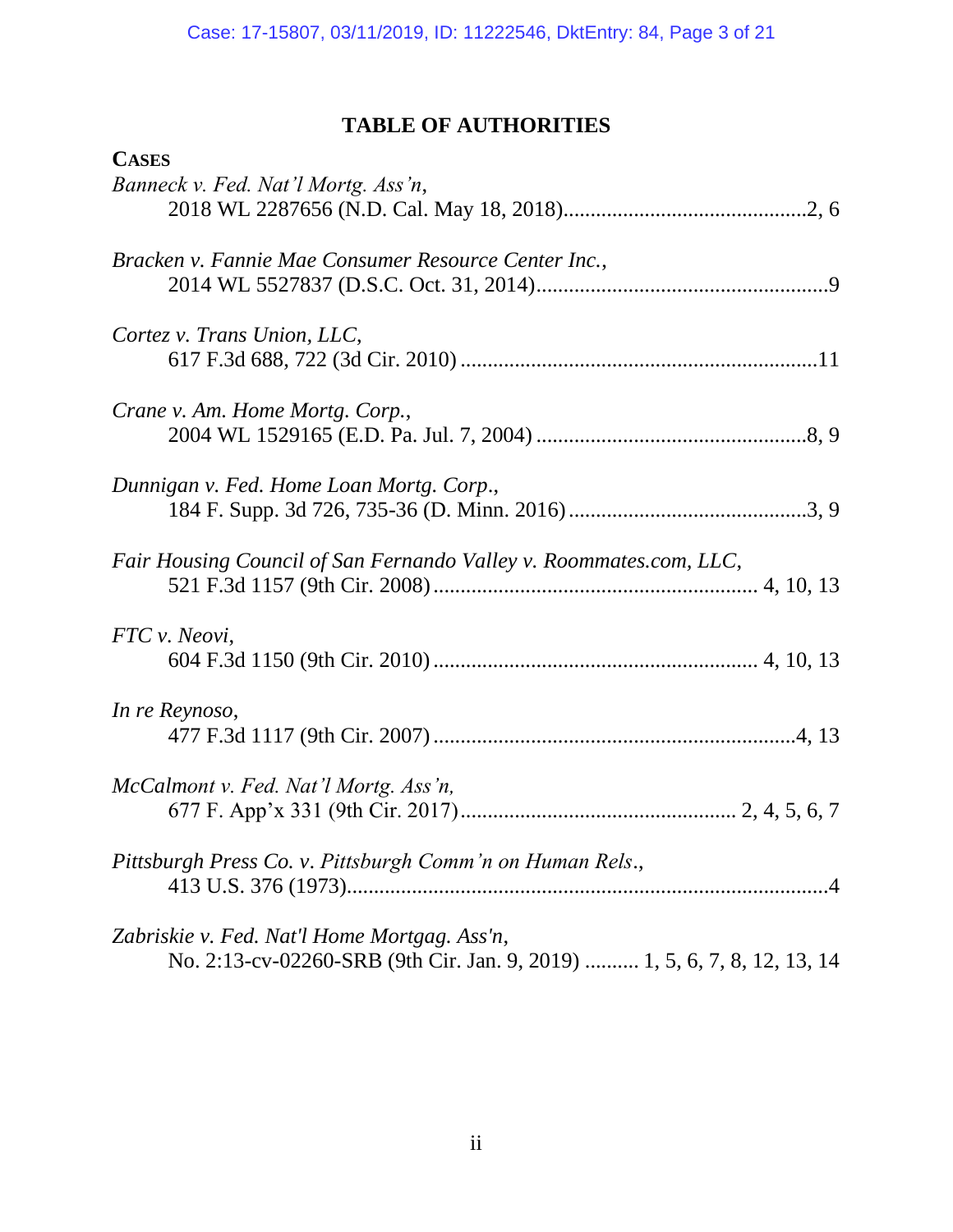## Case: 17-15807, 03/11/2019, ID: 11222546, DktEntry: 84, Page 4 of 21

| <b>STATUTES</b>                                                                                     |
|-----------------------------------------------------------------------------------------------------|
|                                                                                                     |
|                                                                                                     |
| <b>OTHER AUTHORITIES</b><br>Lane, Ben, Wells Fargo Reveals Software Error Led to Hundreds of Faulty |
|                                                                                                     |
| Lucas, Tim, Lenders May Never Again Ask You For Pay Stubs, W-2s, Or Bank                            |
| Olson, Scott, Underwriting Predictability Is the Elephant in the Room, Scotsman                     |
| Ramirez, Kelsey, Fannie, Freddie Dual AUS Transforms Mortgage Industry,                             |
| Womble Bond Dickinson, Take a Load Off, Fannie, JDSUPRA (Jan. 14, 2019)3                            |
| <b>RULES</b>                                                                                        |
|                                                                                                     |
|                                                                                                     |
|                                                                                                     |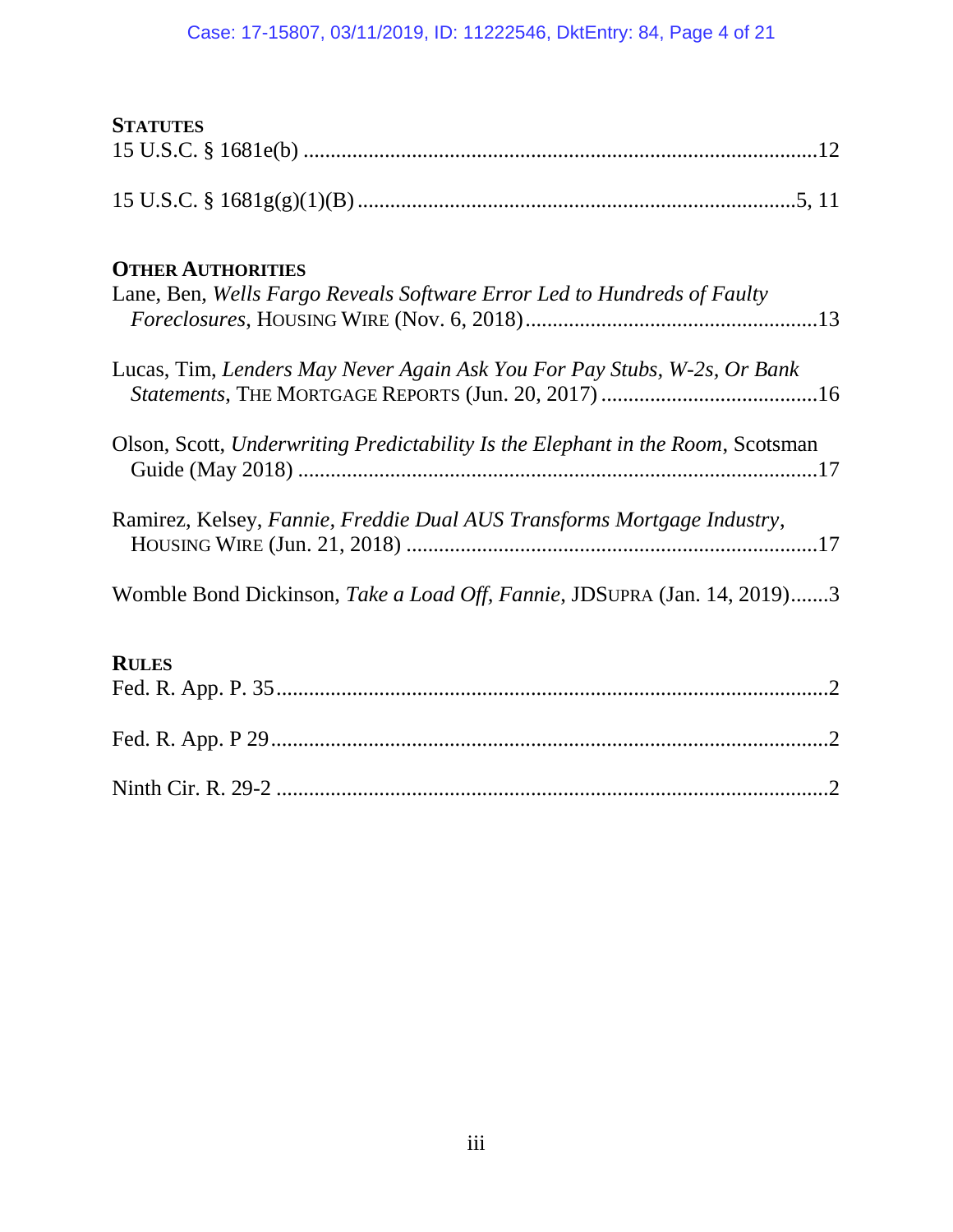### **STATEMENT OF INTEREST OF** *AMICUS CURIAE*

<span id="page-4-0"></span>The Center for Consumer Law and Economic Justice at the UC Berkeley School of Law works to ensure safe, equal, and fair access to the marketplace.<sup>1</sup> Through research, advocacy, policy, and teaching, the Center acts to create a society where economic security and opportunity are available to all. The Center has an abiding interest in the clarity, predictability, and underlying fairness of consumer protection laws. The question whether businesses – including Fannie Mae – that operate automated consumer information systems are subject to the Fair Credit Reporting Act (FCRA), 15 U.S.C. § 1681 et seq., directly influences the future financial security of consumers in this Circuit and nationwide, as well as their access to remedies when that security is improperly infringed.

Through this brief, the Center hopes to highlight for the Court the current lack of clarity around the issue in this Circuit and elsewhere, the potential negative ramifications of letting the *Zabriskie* panel decision stand, and the exceptional importance for future cases of resolving the question of the FCRA's application to Fannie Mae and other providers of automated consumer information systems.

 $\overline{a}$ 

 $<sup>1</sup>$  The parties have consented to the filing of this brief. No counsel of any party to</sup> this proceeding authored any part of this brief. No party or party's counsel, or person other than *amici* and their members, contributed money to the preparation or submission of this brief.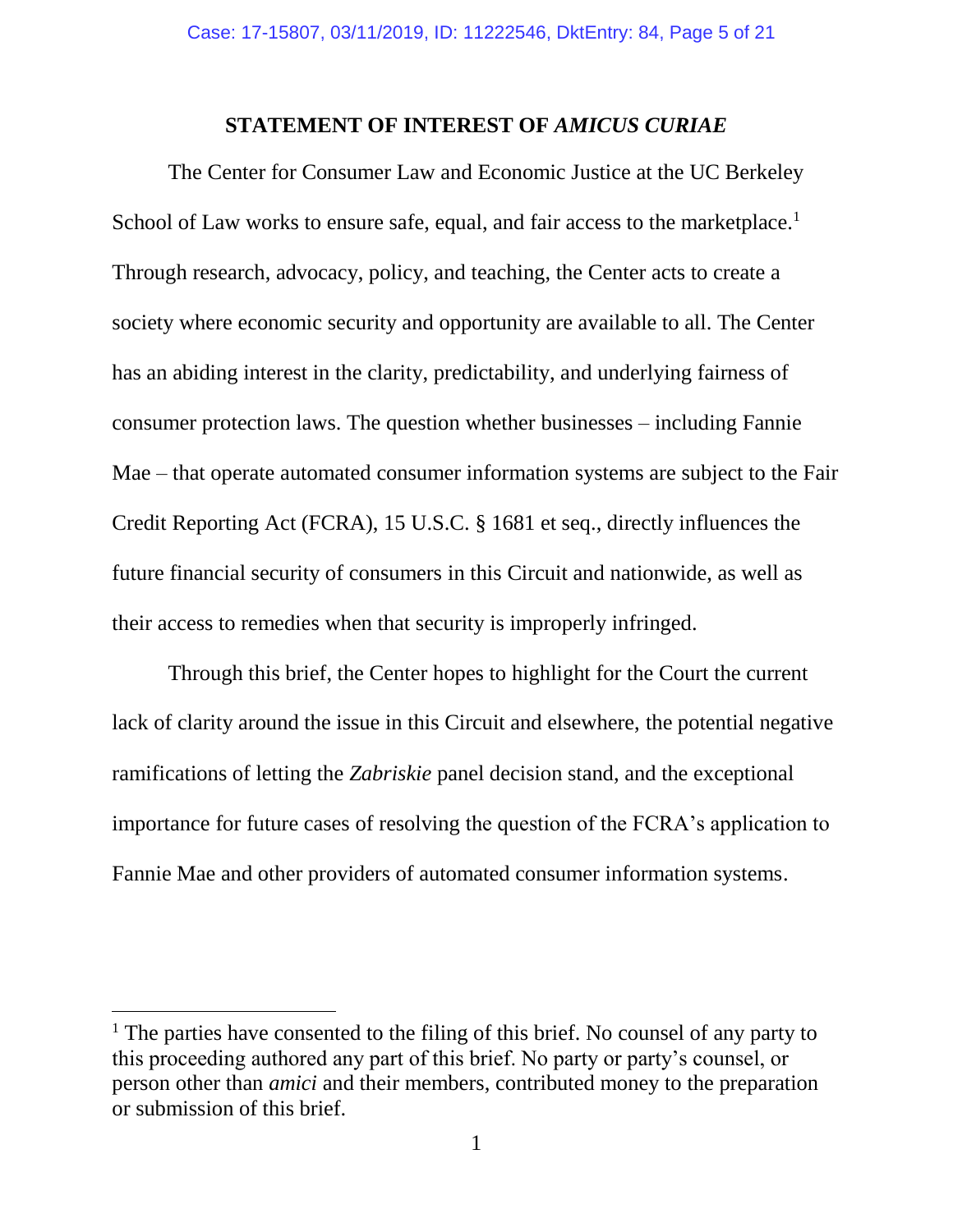#### **INTRODUCTION AND RULE 35 STATEMENT**

<span id="page-5-0"></span>The split panel decision in this case follows a split panel decision from this Court on the same issue, with the opposite outcome, just two years ago. *McCalmont v. Fed. Nat'l Mortg. Ass'n,* 677 F. App'x 331 (9th Cir. 2017). Though the *McCalmont* decision was unpublished, the 2-1 vote in that case, mirroring the vote by the panel here, leaves this Circuit in the unenviable position of projecting a 3-3 judicial tie on the question whether Fannie Mae – and other providers of digital services handling consumer credit information – should be subject to the Fair Credit Reporting Act. Review of the issue by the full Court could do a great deal to establish uniformity and to resolve an important question of law. Fed. R. App. P., Rules 29, 35; Ninth Cir. Rules, Rule 29-2.

The impact of the uncertainty in this Court's decisions extends well beyond the tension between the panel opinion and *McCalmont*, and past even the boundaries of this Circuit. Courts throughout this Circuit, and around the nation, are looking to this Court for leadership on this issue. *See, e.g., Banneck v. Fed. Nat'l Mortg. Ass'n*, No. 3:17-cv-04657-WHO, 2018 WL 2287656 (N.D. Cal. May 18, 2018) (relying on *Zabriskie* panel holding to dismiss class action); *Dunnigan v. Fed. Home Loan Mortg. Corp*., 184 F. Supp. 3d 726, 735-36 (D. Minn. 2016) (noting split between district court decisions in *Zabriskie* and *McCalmont*). Consumers, and businesses that handle credit information, are also looking to this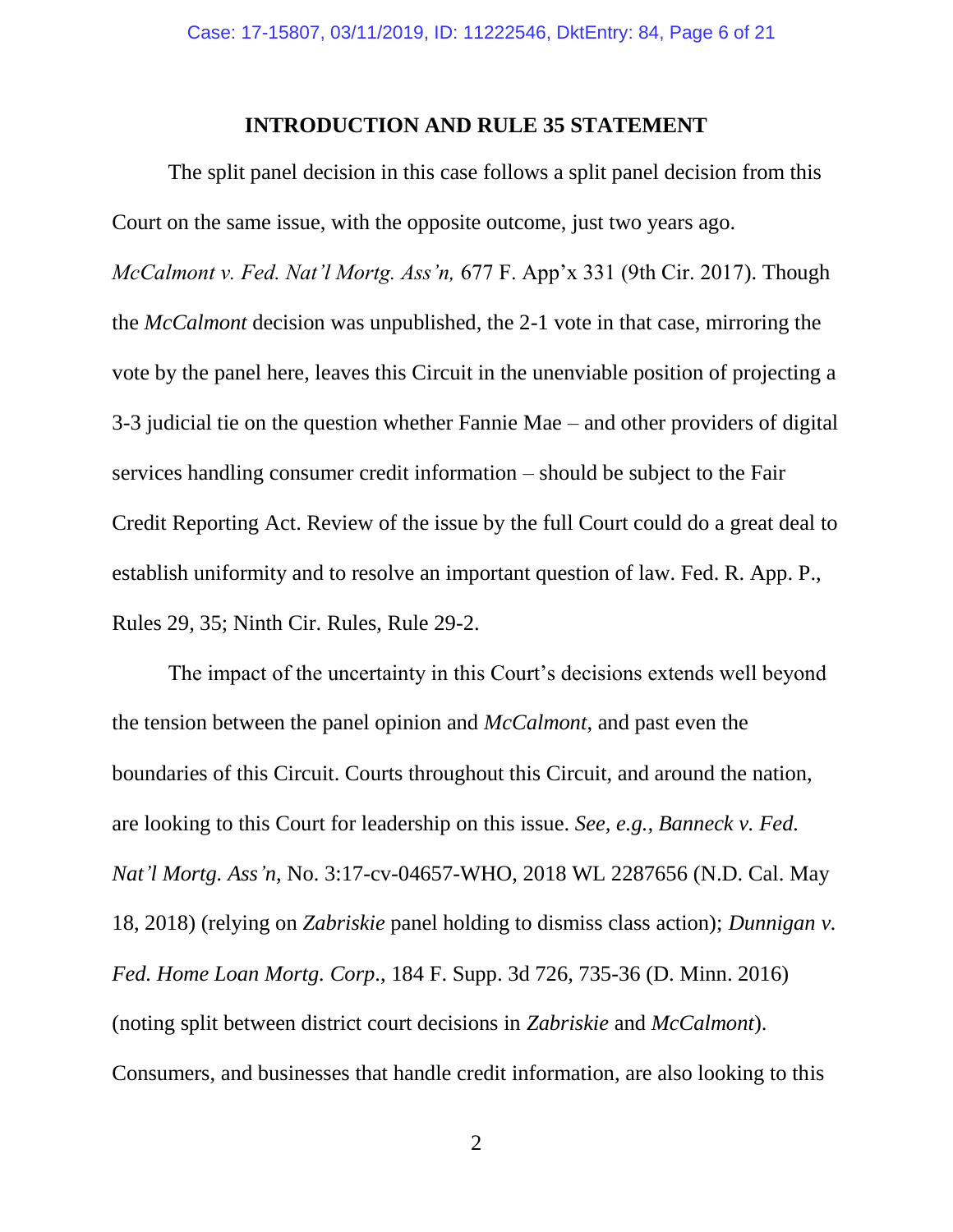Court for guidance. Yet the split panel decision in *Zabriskie* does not and cannot provide the requisite clarity and authority. As one summary of the decision puts it: "So, for the moment, Fannie Mae is not a CRA in the Ninth Circuit. Given the potentially significant effects of an error in the [Desktop Underwriter] report and the divided opinion in *Zabriskie*, it is reasonable to expect that this will not be the last or only decision addressing the question of whether Fannie Mae acts as a CRA in licensing DU to lenders." Womble Bond Dickinson, *Take a Load Off, Fannie*, JDSUPRA (Jan. 14, 2019), https://www.jdsupra.com/legalnews/take-a-load-offfannie-ninth-circuit-14263/. Unless and until the full Court speaks on the issue, the prevailing sense of confusion and lack of resolution – rather than uniformity – will remain.

Furthermore, the impact of this case – whether or not it is reheard *en banc* – will extend beyond the question whether Fannie Mae is itself subject to the FCRA; the decision will influence whether *any* creator of automated credit reporting systems can be held responsible for errors in its system and the harms those errors may cause. The panel decision here conflicts not only with *McCalmont* but also with a string of decisions by this Court holding that a company may *not* readily disclaim responsibility for its decisions through the expedient of automating its decision-making system. *See FTC v. Neovi*, 604 F.3d 1150 (9th Cir. 2010) (checkcreating website held liable for checks created with its system); *In re Reynoso*, 477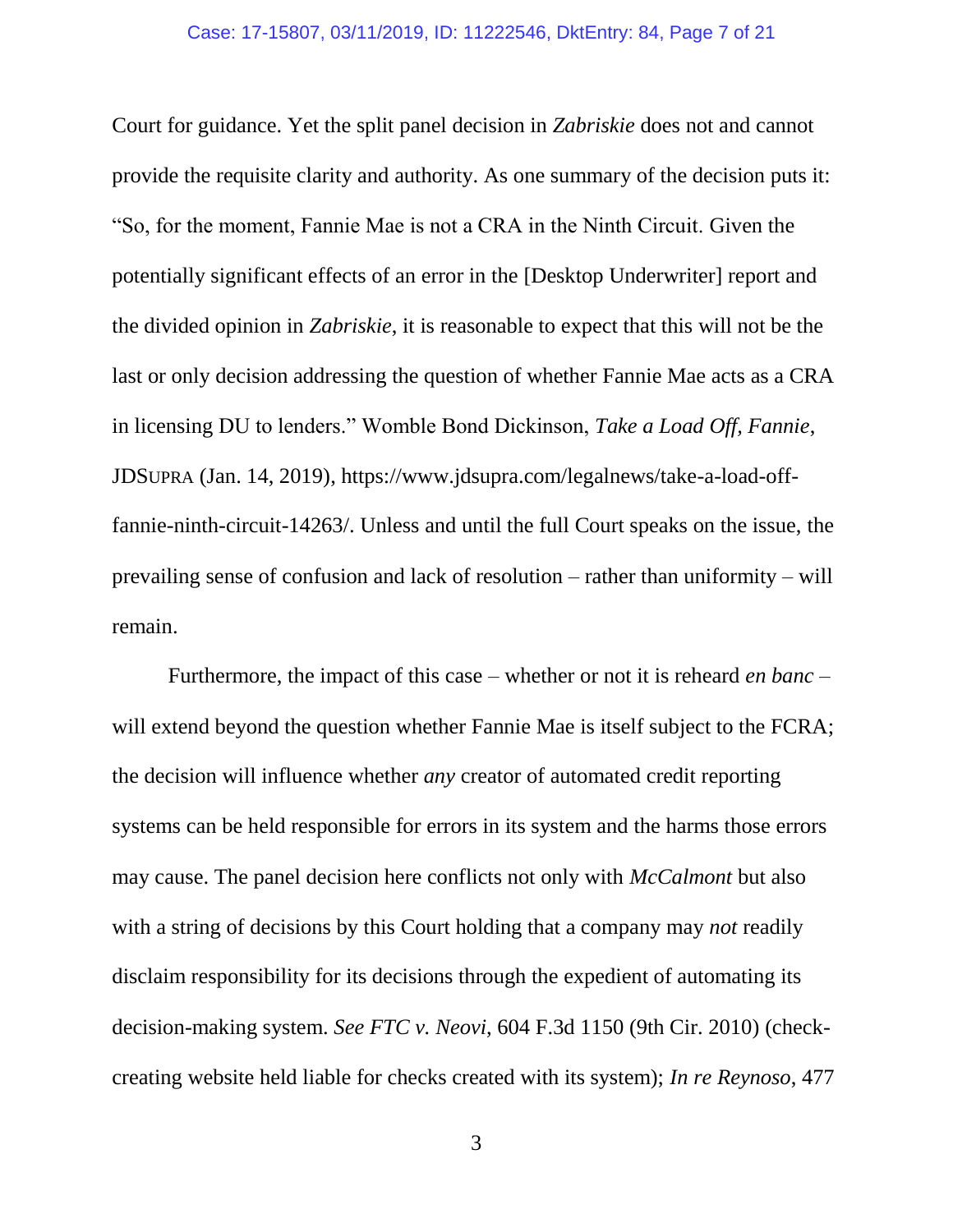F.3d 1117 (9th Cir. 2007) (online document preparation company that provided forms to consumers held liable as a bankruptcy preparer); *Fair Housing Council of San Fernando Valley v. Roommates.com, LLC*, 521 F.3d 1157 (9th Cir. 2008) (*en banc*) (roommate-finding website found responsible for its own discriminatory categories); *see also Pittsburgh Press Co. v*. *Pittsburgh Comm'n on Human Rels*., 413 U.S. 376 (1973) (same for newspaper). Yet the panel majority here found that employing an automated system could in fact shield a business from responsibility for its actions. That conflict with Circuit precedent underscores the importance of the full court's deciding, and bringing uniformity to, the exceptionally important questions at the heart of this case.

### **ARGUMENT**

## <span id="page-7-1"></span><span id="page-7-0"></span>I. *EN BANC* REVIEW IS REQUIRED TO RESOLVE THE FUNCTIONAL SPLIT IN THIS CIRCUIT ABOUT WHETHER FANNIE MAE IS A CONSUMER REPORTING AGENCY UNDER THE FCRA.

*En banc* review is needed to establish clarity and uniformity on a crucial question of law. Just two years ago in *McCalmont*, a panel of this Court held, albeit in an unpublished decision, that Fannie Mae qualifies as a consumer reporting agency under the FCRA, 667 F. App'x at 331-32 – precisely the opposite of the panel majority's holding in *Zabriskie*. Faced with a fact pattern nearly identical to the present case, the panel in *McCalmont* split 2-1 on the issue whether Fannie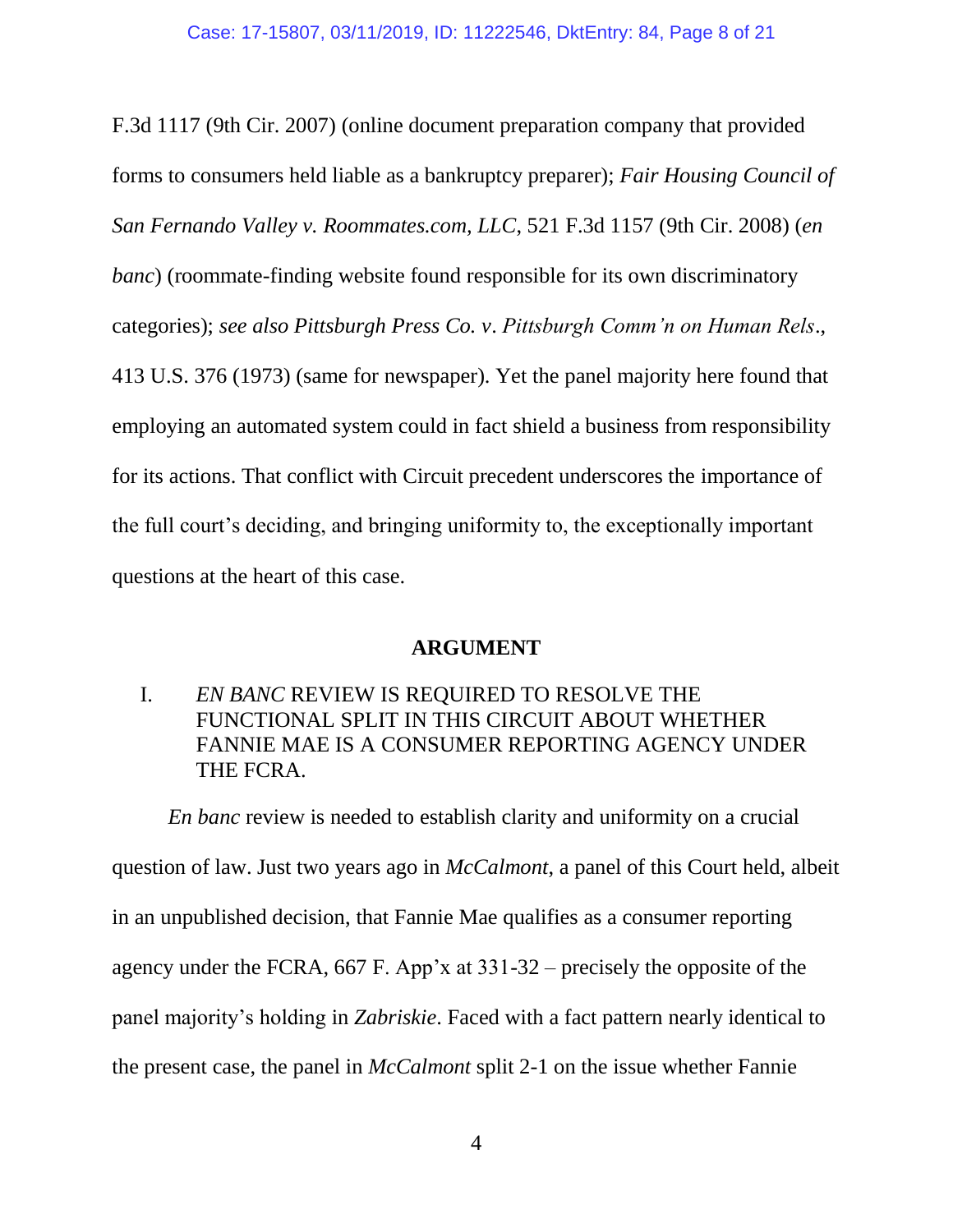#### Case: 17-15807, 03/11/2019, ID: 11222546, DktEntry: 84, Page 9 of 21

Mae's automated underwriting system "assembles, reviews, assesses, and evaluates" consumer information in a way that would bring it under the scope of the FCRA. *Id.* (citing 15 U.S.C. § 1681a(f)). The majority found that the McCalmonts had plausibly alleged that Fannie Mae "evaluates the consumer credit information" in order to compile it for the purpose of "communicatering] information" to third parties. *Id.* at 332-33.

As the dissent in the present case explained, Op. 18-21, the *McCalmont*  majority was unpersuaded by Fannie Mae's arguments that the statute intended to exclude Government Sponsored Enterprises (GSEs) like Fannie Mae and Freddie Mac from liability. Fannie Mae pointed to a subsection of the statute that excluded GSEs from the general definition of "person" for the purposes of that subsection, arguing that GSEs were intended to be excluded from the requirements of the FCRA more generally. *See* 15 U.S.C. § 1681g(g)(1)(B)(ii); *McCalmont*, 667 F. App'x at 332. However, the *McCalmont* majority chose to read that subsection "in context," highlighting that it focused on the requirements for GSEs and private companies alike to make certain mandatory disclosures to consumers about the way their credit information is compiled.<sup>2</sup> *Id*. Further, the panel rejected the

 $\overline{a}$ 

<sup>2</sup> The *McCalmont* panel was correct to read the statute in context. Nowhere in the act is there any indication that Congress intended GSEs to be exempt from the FCRA. Indeed, legislative history surrounding the addition of section  $1681g(g)$  in 2003 suggests the contrary. *See H.R. 2856—Fair Credit Full Disclosure Act:*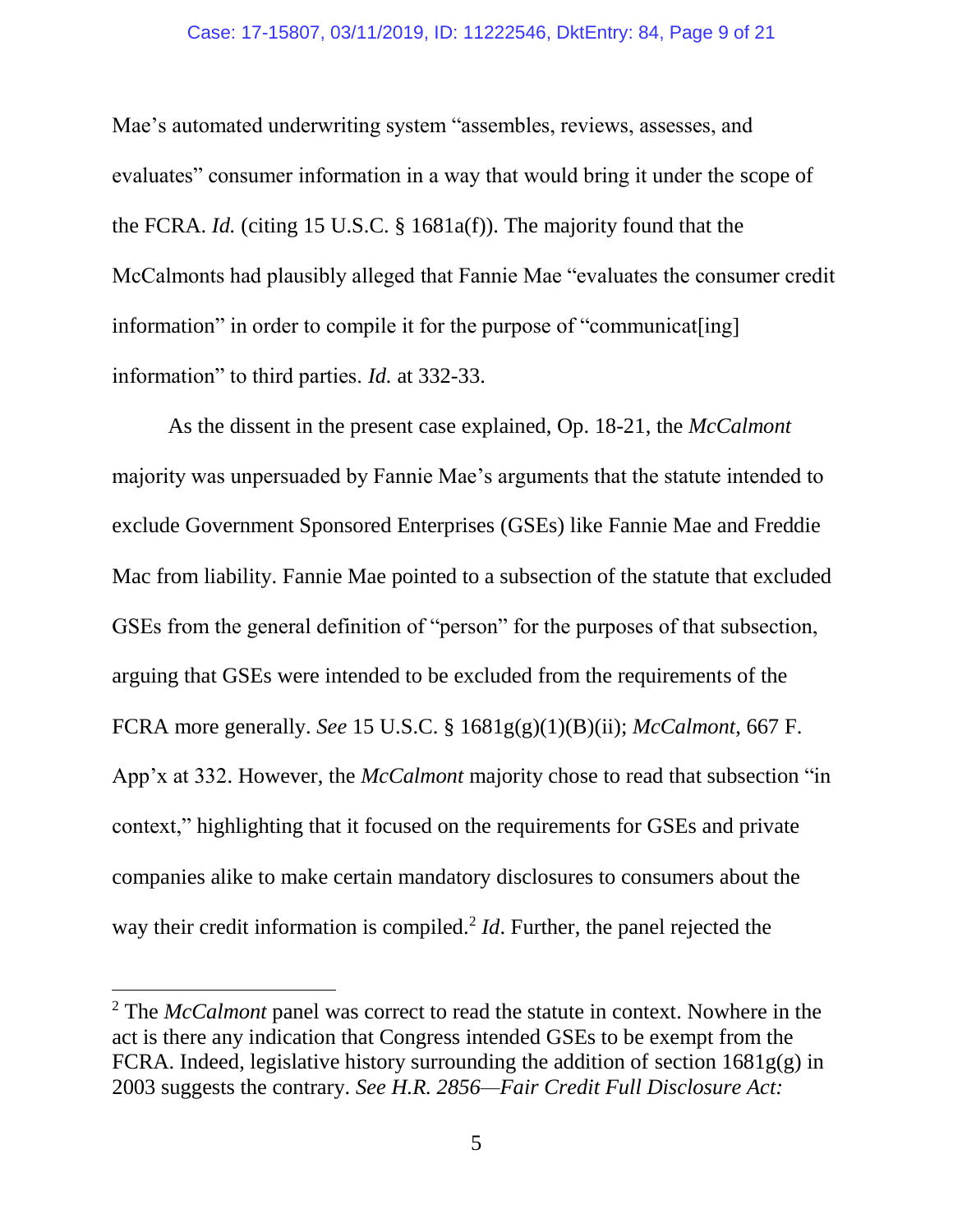argument that Fannie Mae's licensing agreement shielded the GSE from the statute, finding that Fannie Mae was a consumer reporting agency "as a matter of law based on the language of 15 U.S.C. § 1681a(d)(1)." *McCalmont*, 667 F. App'x at 332. The holding in *McCalmont*, though unpublished, has influenced subsequent cases in this Circuit. *E.g.,* Op. 18-21 (Lasnik, J., dissenting); *Banneck*, 2018 WL 2287656 at \*7 ("The Ninth Circuit has subsequently confirmed that a complaint's allegations were sufficient to "raise the reasonable inference that Fannie Mae 'regularly engages ... in the practice of assembling or evaluating consumer credit information or other information on consumers for the purpose of furnishing consumer reports to third parties,' and therefore qualifies as a 'consumer reporting agency' under 15 U.S.C. § 1681a(f).").

But *McCalmont* was not a unanimous decision. Judge Bea's dissent departed from the majority on both the legal holding that Fannie Mae is a consumer reporting agency and the inference that Fannie Mae failed to comply with

 $\overline{a}$ 

*Hearing Before the Subcommittee on Financial Institutions and Consumer Credit of the Committee on Banking and Financial Services*, 106th Cong. 38 (2000) (statement of committee chair, Rep. Marge Roukema) (noting that Fannie Mae represents "an enormous element of the marketplace"); *H.R. 2622—Fair and Accurate Credit Transactions Act of 2003: Hearing Before the Committee on Financial Services*, 108th Cong. 29 (2003) (remarks of Treasury Secretary John Snow) (stating that with regard to effective oversight of GSEs, a regulatory scheme must include "transparency, disclosure, and as with all regulators, the ability to hold the attention of the regulatee, to bring sanctions for conduct that poses risks to the system, to the financial system").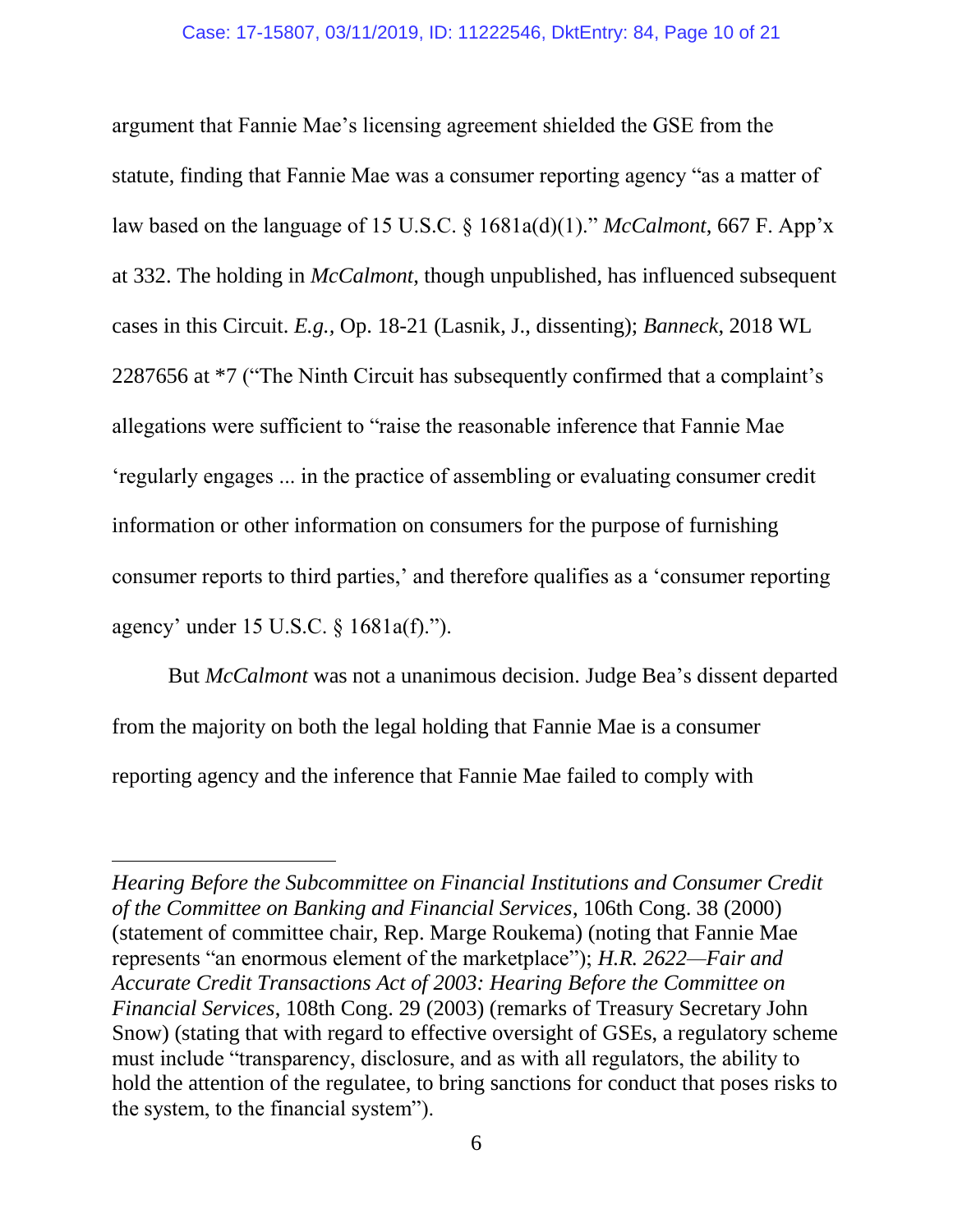#### Case: 17-15807, 03/11/2019, ID: 11222546, DktEntry: 84, Page 11 of 21

"reasonable procedures to assure maximum possible accuracy." 667 F. App'x at 333 (Bea, J., dissenting). Concerned that the majority's holding would "convert" many lenders into "credit reporting agencies" within the scope of the FCRA, Judge Bea offered a starkly different reading of the FCRA. *Id*.

The panel majority in the present case took an approach in line with Judge Bea's, Op. 10-12; the dissent aligned with the *McCalmont* majority opinion. Op. 18-21. In doing so, the *Zabriskie* panel split on almost every material question. The majority held that Fannie Mae is not a consumer reporting agency under the FCRA; the dissent, by contrast, found that GSEs are "persons" for the purpose of the statute. Op*.* 7, 17. The dissent reasoned that an entity must be responsible for the findings of its propriety software; the majority held that "what Fannie Mae *actually* does" should control. Op. 23, 10. The two opinions grapple not with a factual dispute, but with a legal debate that has potentially far-reaching consequences for the scope of responsibilities of GSEs and private corporations alike. Unfortunately, the opinions in the *Zabriskie* panel decision, especially given the presence of the *McCalmont* decision, provide insufficient guidance going forward to lower courts, to handlers of consumer information, and to consumers themselves.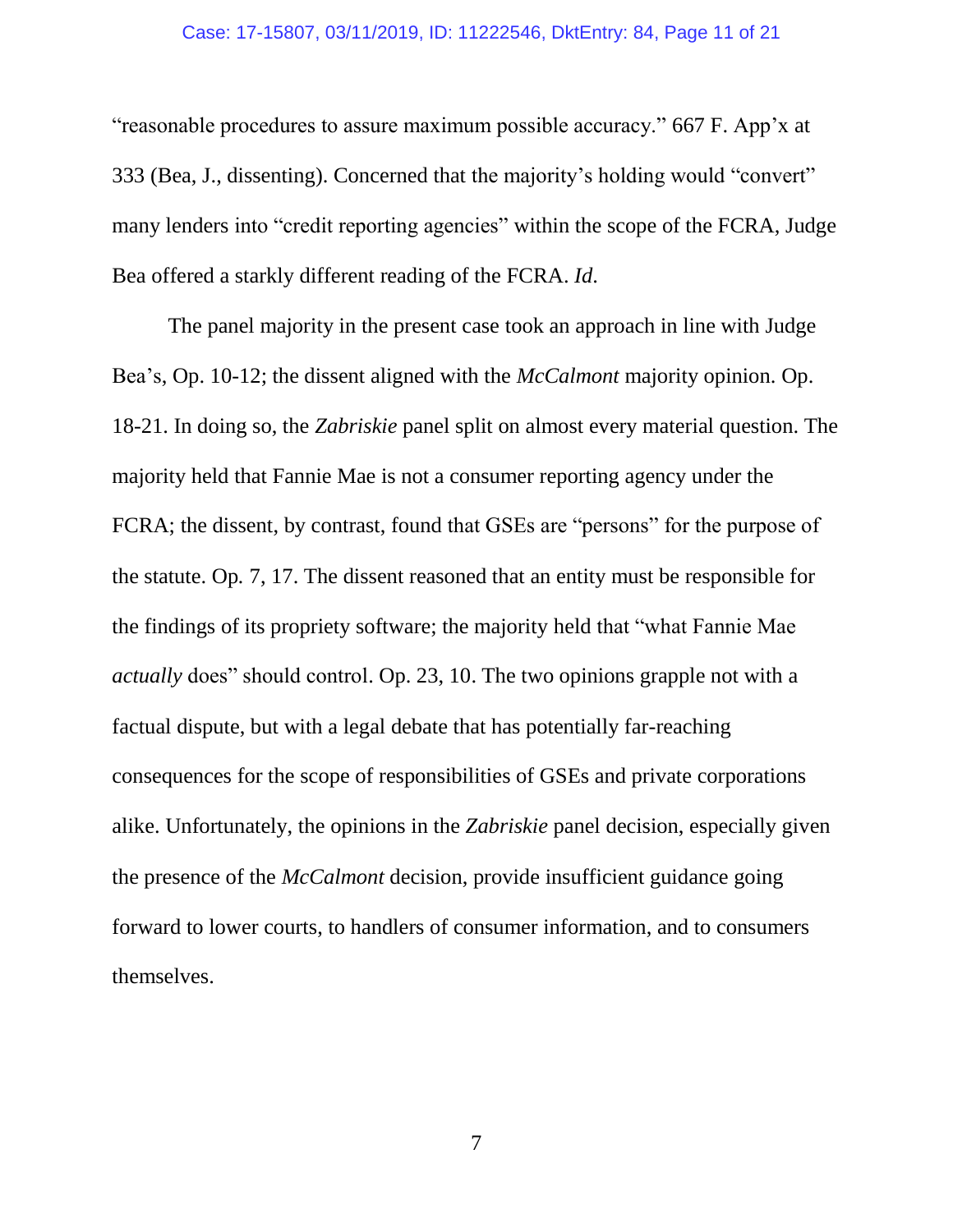## <span id="page-11-0"></span>II. BECAUSE DISTRICT COURTS AND HANDLERS OF CONSUMER INFORMATION LOOK TO THIS CIRCUIT FOR GUIDANCE, THIS CASE WILL IMPACT JUDICIAL DECISIONS AND INDUSTRY CONDUCT NATIONWIDE.

Nationally, courts have split on material questions that determine whether the FCRA should apply to GSEs. For example, although the panel majority considered it "commonsense" that "the FCRA applies only to an entity that assembles or evaluates with the intent of providing a consumer report to third parties," Op. 8, other courts have found the landscape less clear. One district court determined that information a lender received from Fannie Mae and Freddie Mac's automated underwriting services constituted a "consumer report" subject to the FCRA without reaching the issue of whether Fannie Mae acted as a "consumer reporting agency". *Crane v. Am. Home Mortg. Corp.*, No. Civ.A.03-5784, 2004 WL 1529165, at  $*4$  (E.D. Pa. Jul. 7, 2004) ("The Complaint sets forth sufficient facts . . . that the information AHM obtained from Fannie Mae and Freddie Mac constituted 'consumer reports' as defined by 15 U.S.C. § 1681a(d)."). Another district court found that Fannie Mae was not a credit reporting agency, but nevertheless determined that provisions of the FCRA do apply to GSEs. *Bracken v. Fannie Mae Consumer Resource Center Inc.*, 2014 WL 5527837 \*3 (D.S.C. Oct. 31, 2014) (holding that Fannie Mae did not constitute a consumer reporting agency, but that "non-consumer reporting agencies can avail themselves to Section  $1681b(a)$ " of the FCRA).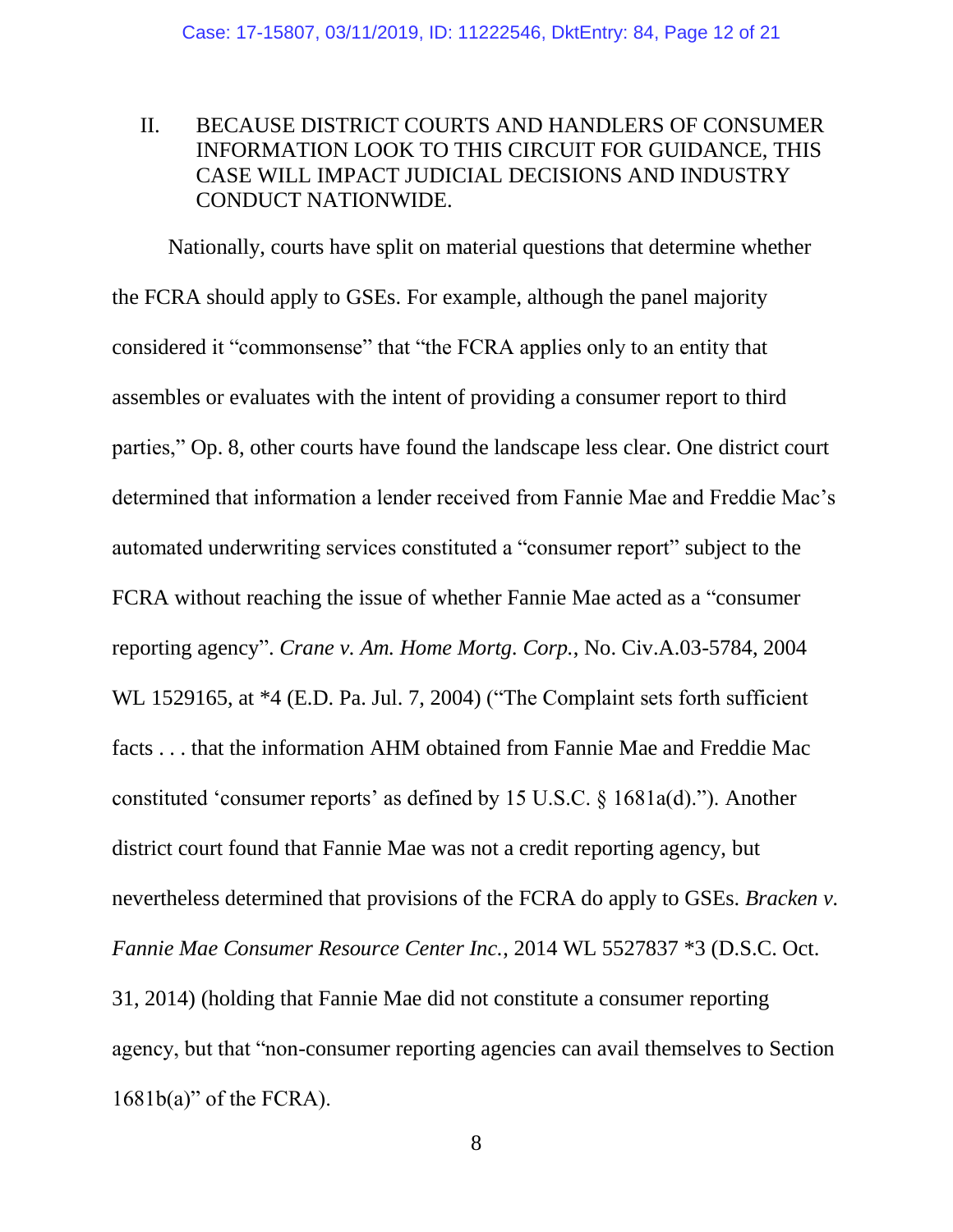Further, courts nationwide are relying on decisions of courts in this Circuit to address whether and how to apply the FCRA to Fannie Mae and Freddie Mac. In *Dunnigan v. Federal Home Loan Mortgage Corporation*, for instance, a district court in Minnesota looked to the discrepancy between the district court's opinions in *Zabriskie* and *McCalmont* when determining whether or not Freddie Mac is a CRA. 184 F. Supp. at 735-36 (allowing "discovery related to Freddie Mac's status, or lack thereof, as a CRA"). That court considered both decisions persuasive enough to create a genuine question about Freddie Mac's legal status under the FCRA and denied a motion to dismiss at that stage. *Id.* Irrespective of the fact that the *McCalmont* decision is unpublished, the question of how GSEs fit into the FCRA's regulatory scheme is one that will persist nationally and about which the Ninth Circuit is poised to provide definitive guidance.

Clarifying now whether Fannie Mae can be held responsible for harms caused by the Desktop Underwriter's errors will not only prevent further confusion on this topic, but will help courts in this Circuit and elsewhere when similar issues are raised. Because Fannie Mae is such a significant player in the industry, questions regularly arise about its responsibilities under the FCRA – even beyond the provisions raised directly in *Zabriskie*. *See, e.g.*, *Crane*, 2004 WL 1529165 (addressing whether information obtained from DU constituted a "credit report). With a thorough analysis of the issue that reflects the determination of the Court of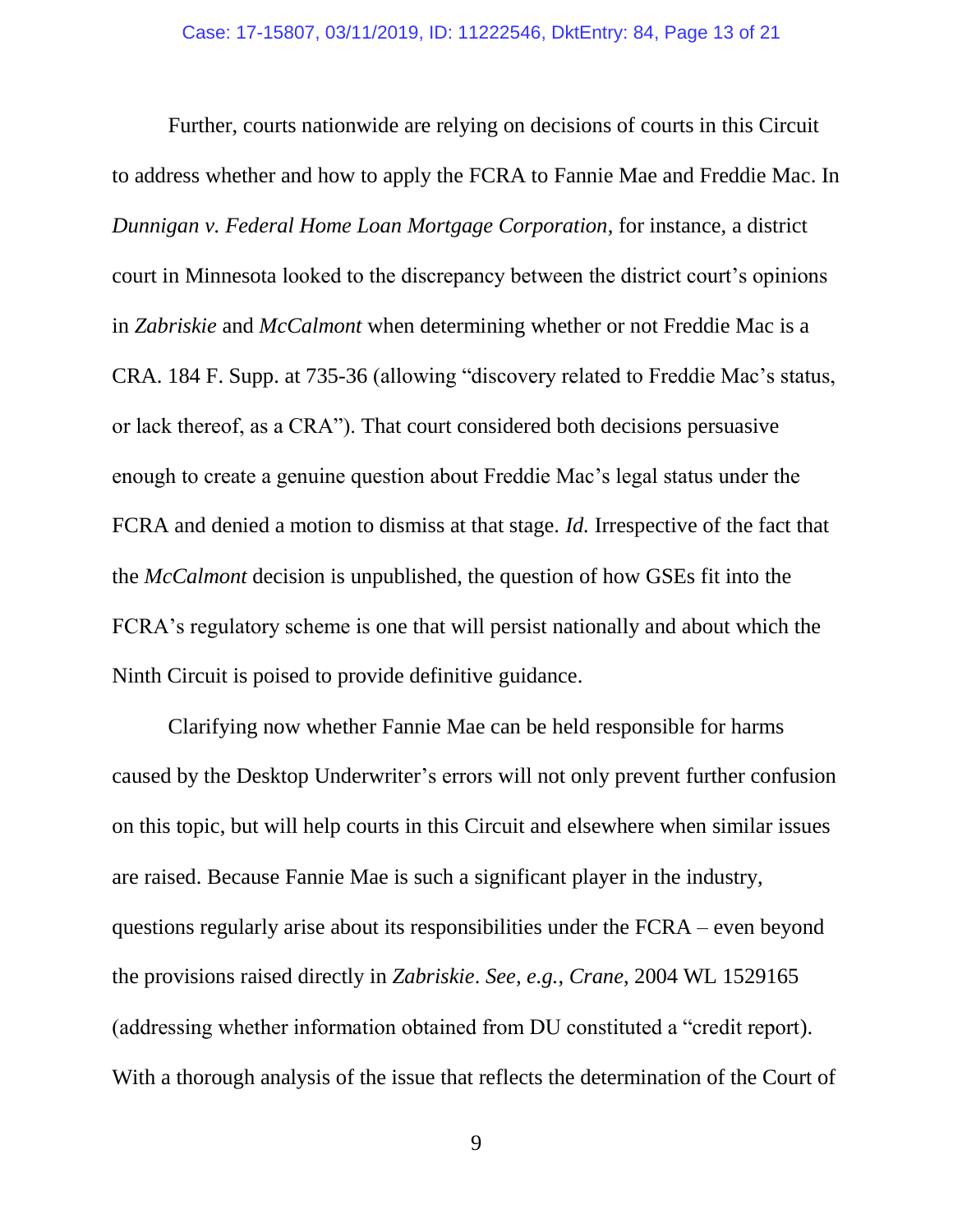Appeals as a whole, this Court can eliminate unnecessary litigation and provide clarity and uniformity on the issue within the Circuit and nationwide.

<span id="page-13-0"></span>III. THE RULE ADOPTED BY THE PANEL MAJORITY CONFLICTS WITH THIS COURT'S PREVIOUS DECISIONS REGARDING RESPONSIBILITY FOR AUTOMATED SYSTEMS AND LEAVES CONSUMERS WITHOUT A REMEDY FOR CLEAR VIOLATIONS OF THE FCRA.

The rule adopted by the panel majority conflicts with prior decisions of this Court squarely placing responsibility for harm caused by automated systems on the designers and proprietors of those systems. *See, e.g., Neovi*, 604 F.3d at 1155-56 (holding liable the creator of a website that allowed users to create and send checks); *Fair Housing Council*, 521 F.3d at 1169 (finding roommate-location website liable for the discriminatory categories it generated). This Court has repeatedly rebuffed businesses' attempts to disclaim liability for automated systems, because deciding otherwise would leave consumers without a remedy for conduct that has violated the FCRA. *See Neovi*, 604 F.3d at 1155 (rejecting defendant's argument that it should not be held liable because all it had done was write and manage the software, and thereby avoiding "the absurd result that although checks have been created and delivered, no one is doing the creating or the delivering").

Although it is true that the FCRA does not explicitly address the role of proprietary algorithms as part of the consumer reporting process, the statute "is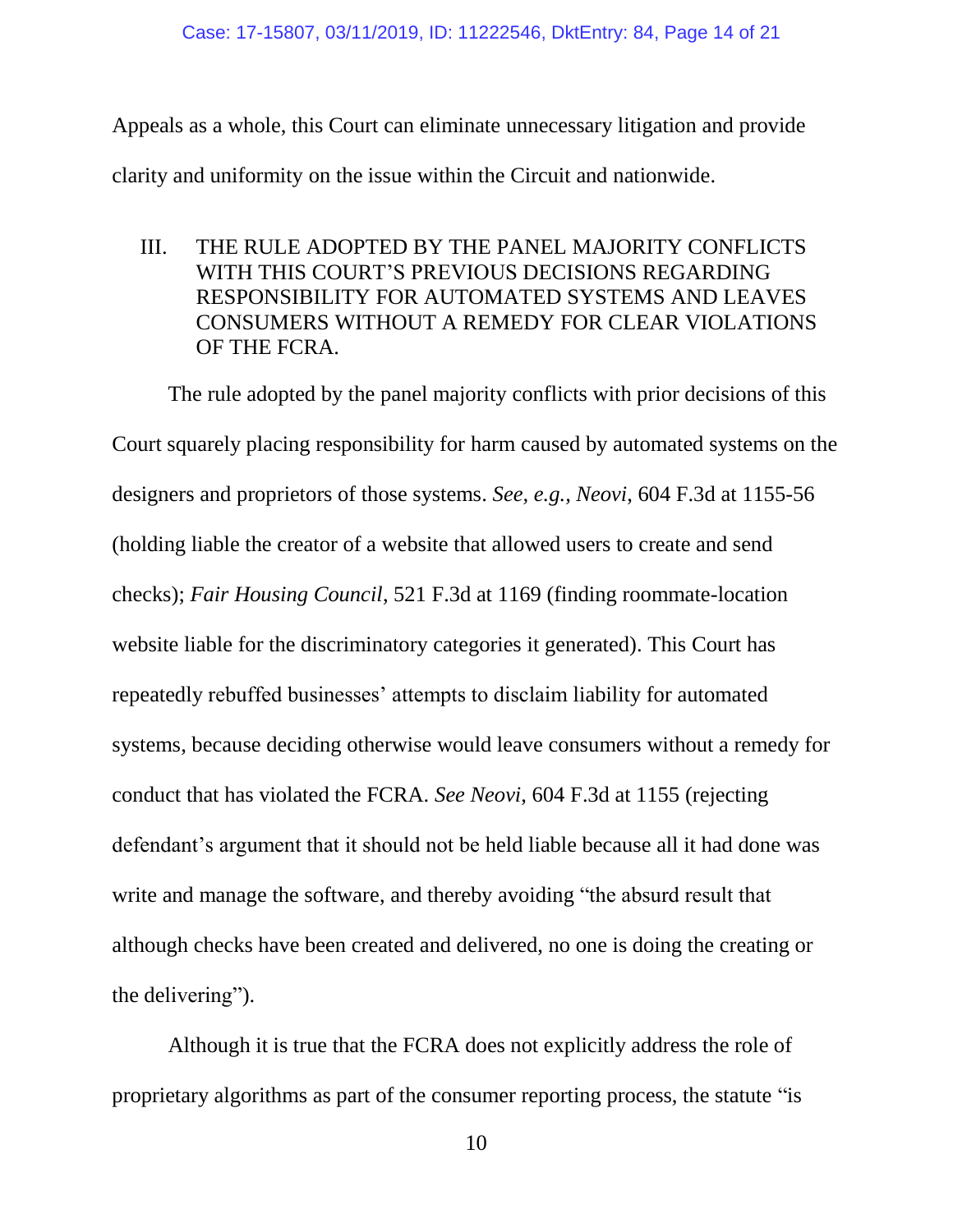undeniably a remedial statute that must be read in a liberal manner in order to effectuate the congressional intent underlying it," *Cortez v. Trans Union, LLC*, 617 F.3d 688, 722 (3d Cir. 2010), and that was designed to establish and uphold consumer protection standards in a world that contains automated underwriting systems like the Desktop Underwriter. *See, e.g.,* 15 U.S.C. § 1681g(g)(1)(B). The panel majority's opinion does not provide a workable standard going forward, for Fannie Mae or for other entities involved in the consumer credit industry. Automated underwriting systems are not going away, and neither are their errors. *See, e.g.*, Ben Lane, *Wells Fargo Reveals Software Error Led to Hundreds of Faulty Foreclosures*, HOUSING WIRE (Nov. 6, 2018), https://www.housingwire. com/articles/47324-wells-fargo-reveals-software-error-led-to-hundreds-of-faultyforeclosures.

If this Court were to let stand the determination that a proprietary algorithm is not the responsibility of its owner, any financial institution that creates an automated underwriting system could avoid responsibility under the FCRA for even the most poorly designed and error-prone consumer data processing – in direct contradiction to the Court's precedent on responsibility for automated systems. In cases like those of the McCalmonts and the Zabriskies, lenders rely on Fannie Mae's software to provide consumer credit history and information on which they can base their decision to approve or deny a mortgage. Fannie Mae has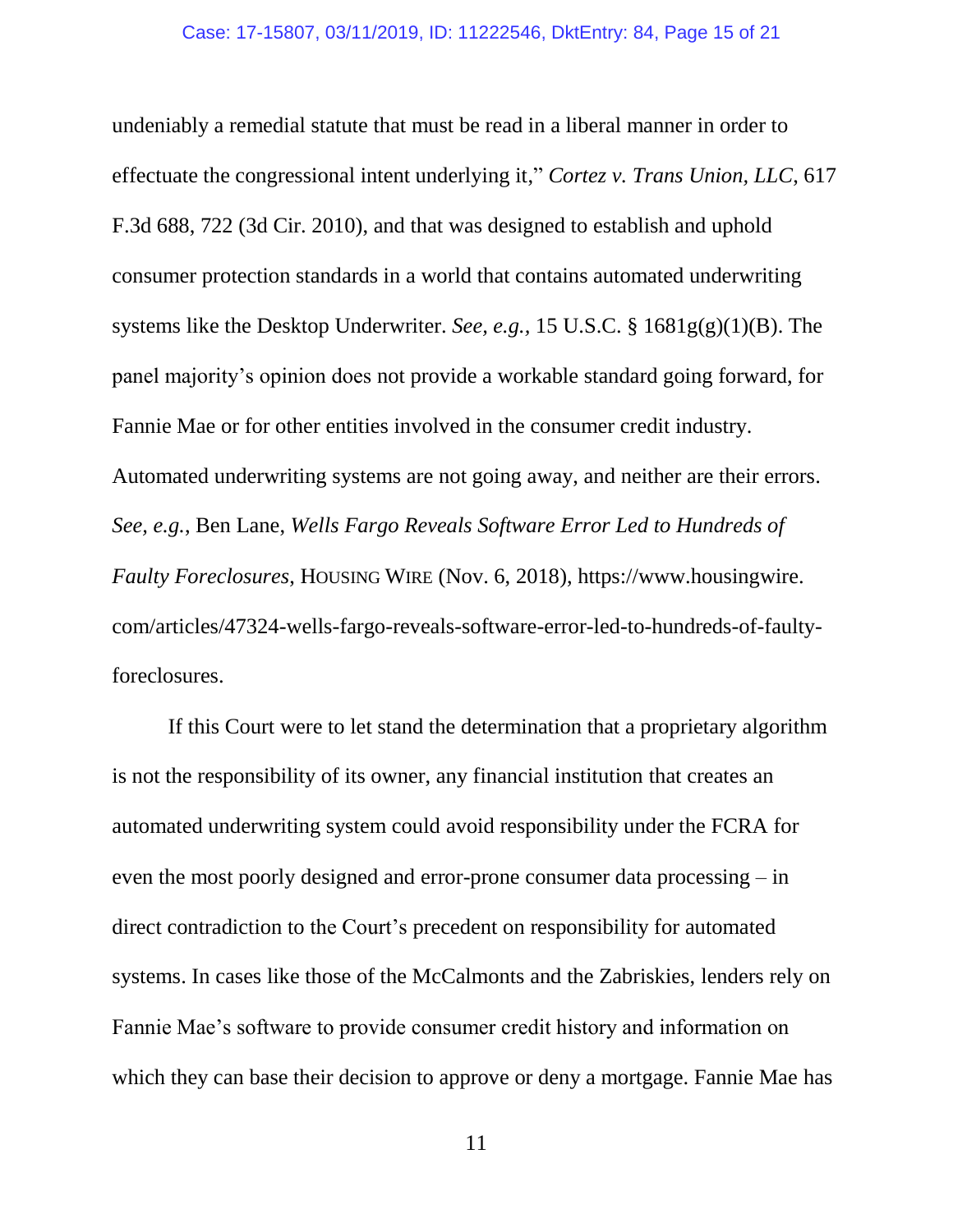#### Case: 17-15807, 03/11/2019, ID: 11222546, DktEntry: 84, Page 16 of 21

argued in these cases that the lenders were "assembling" the consumer credit information by using the DU software. *See, e.g., Zabriskie*, Op. 9-10. But lenders do not have the ability to correct errors in Fannie Mae's proprietary software that they are merely licensing. It would be exceedingly difficult for lenders nationwide to "ensure maximum possible accuracy," 15 U.S.C. § 1681e(b), of a system they did not design and have no ability to improve. Requiring lenders to be responsible for errors in DU makes little practical sense and makes recovery under the FCRA all but impossible for consumers.

Moreover, the panel majority's opinion, if it stands, will discourage precisely the conduct that the FCRA was enacted to ensure: responsibility and accuracy in credit reporting. Companies increasingly rely on automated systems to do the work previously done by human employees—in this case, assembling and interpreting consumer credit information. The panel majority effectively removes responsibility for these systems from the supplier and proprietor of the technology and shifts the burden to the inquiring lender. *See* Op. 7 ("Fannie Mae does not assemble or evaluate consumer information. DU is merely a tool for lenders to do so."). The majority's interpretation creates an endless loop where no one can be held responsible under the FCRA: anyone requesting consumer credit information is also then the assembler of the credit information. Such a standard would encourage companies to outsource their operations to automated programs for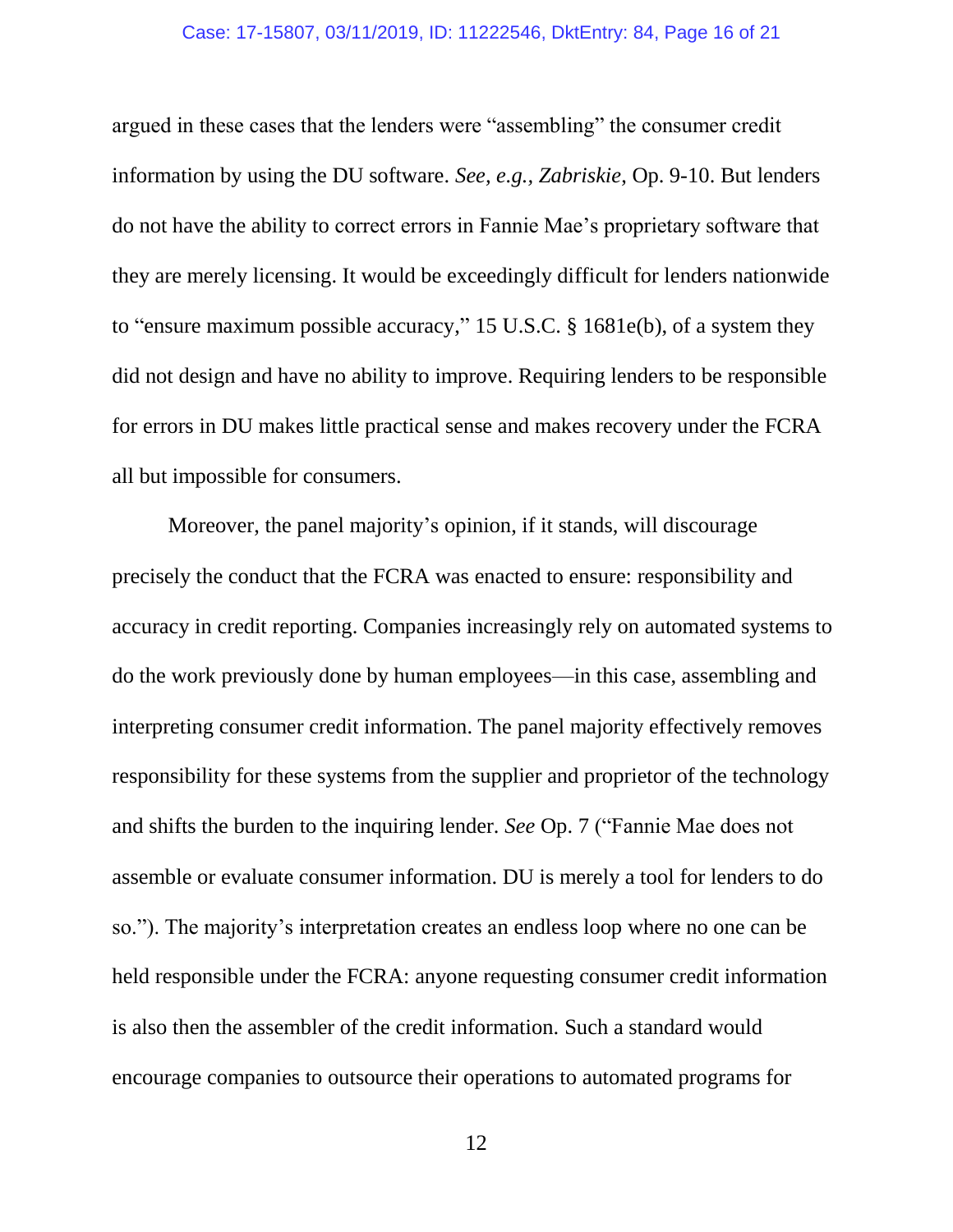which the companies cannot effectively be held legally responsible, removing the incentive for system proprietors to ensure that their programs are accurate.

As many businesses shift toward automated systems, having a definitive and predictable standard will be crucial for both maintaining compliance and rendering consistent and effective adjudicatory decisions. That, indeed, has been the longstanding rule in this Circuit. *See Neovi*, 604 F.3d 1150 ; *Fair Housing Council*, 521 F.3d 1157; *In re Reynoso*, 477 F.3d 1117. The panel majority's opinion, however, breaks that rule, creating a lack of uniformity in the Court's decisions. The panel opinion relies on a "tool" analogy, Op. 8 ("when a person uses a tool to perform an act, the person is engaging in the act; the tool's maker is not"), that does not accurately reflect the reality of the mortgage underwriting system. While third-party lenders are the ones inputting consumer information into the DU system, Fannie Mae is responsible for the way that information is transformed into a prediction whether the GSE will guarantee the hypothetical loan.

Lenders may find Fannie Mae's contention that it does not assemble consumer information through DU bizarre. *See* Tim Lucas, *Lenders May Never Again Ask You For Pay Stubs, W-2s, Or Bank Statements*, THE MORTGAGE REPORTS (Jun. 20, 2017) ("In an effort to streamline the application process, mortgage giant Fannie Mae has rolled out a new program that allows lenders to 'skip' the collection of most borrower documents"), https://themortgagereports.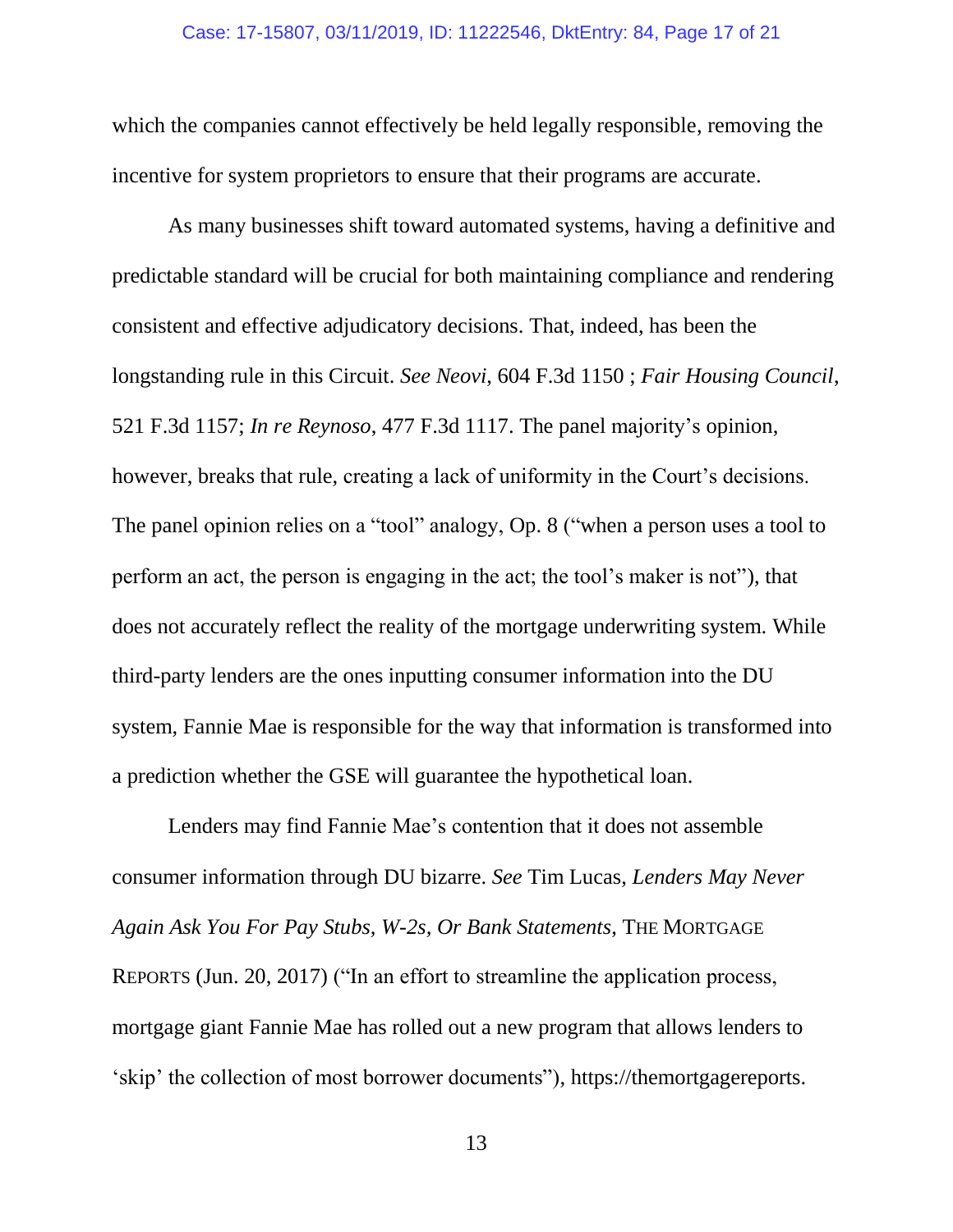com/29419/mortgage-lending-goes-online-no-pay-stubs-w2s-bank-statements. And there is now notable confusion in the industry about who bears the responsibility for errors generated by automated underwriting systems. *See* Scott Olson, *Underwriting Predictability Is the Elephant in the Room*, SCOTSMAN GUIDE (May 2018), https://www.scotsmanguide.com/Residential/Articles/2018/05/ Underwriting-Predictability-Is-the-Elephant-in-the-Room/. Given that Fannie Mae and Freddie Mac's automated systems are considered integral to the mortgage industry, the question of error management reaches far beyond the facts of the Zabriskies' case. *See, e.g.*, Kelsey Ramirez, *Fannie, Freddie Dual AUS Transforms Mortgage Industry*, HOUSING WIRE (Jun. 21, 2018) ("The new one-click dual AUS submissions for Fannie Mae and Freddie Mac loans is just over two months old, and its already beginning to transform the mortgage industry."), https://www. housingwire.com/articles/43746-fannie-freddie-dual-aus-transforms-mortgageindustry.

A thorough and definitive analysis by this Court would be timely and of particular use. That analysis will note that, while lenders may input information into the automated systems, Fannie Mae retains complete proprietary control over its software. As the panel dissent observed, unlike a traditional tool manufacturer that breaks ties with its creation after manufacture, Fannie Mae remains intimately involved in the decision to approve and to guarantee potential consumer

14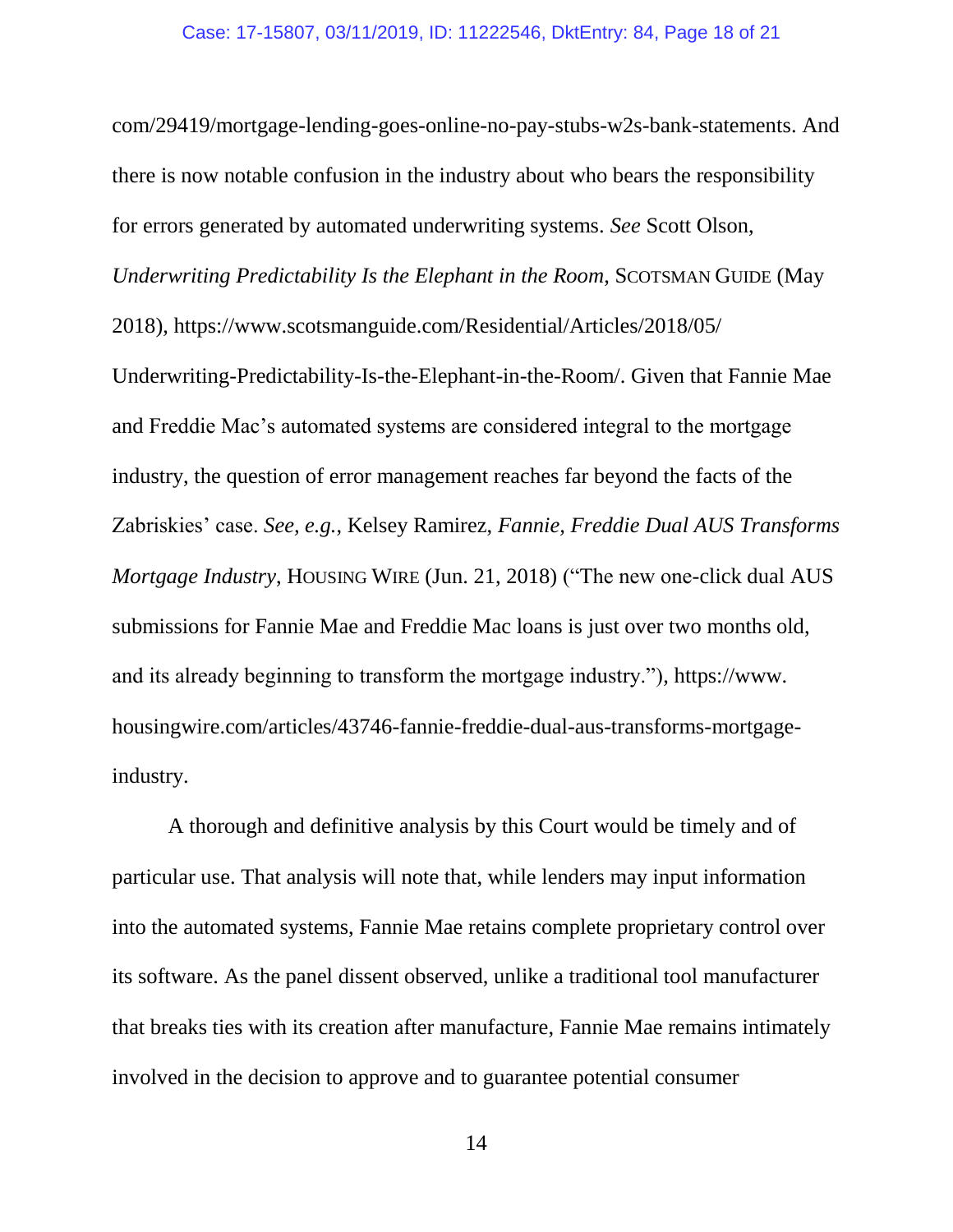mortgages. *See* Op. 23 ("To the extent DU can be analogized to a mechanical tool such as a laser measurer, it would be as if Fannie Mae allowed licensees to purchase access to measurements obtained with the tool, but did the measuring itself"). In other words, the circumstances of this case provide no reason for this Court to break from its long-standing rule that automating a system does not alter responsibility for the system's effects.

## **CONCLUSION**

<span id="page-18-0"></span>In order to establish uniformity in its decisions, and to resolve a question of exceptional importance, this Court should rehear the present case *en banc*.

Dated: March 11, 2019 *Respectfully submitted*,

/s/ Seth E. Mermin Seth E. Mermin Hanne Jensen CENTER FOR CONSUMER LAW AND ECONOMIC JUSTICE UC BERKELEY SCHOOL OF LAW 225 Bancroft Way Berkeley, CA 94720-7200 (510) 643-3519 [tmermin@law.berkeley.edu](mailto:mermin@law.berkeley.edu) *Counsel for amicus curiae*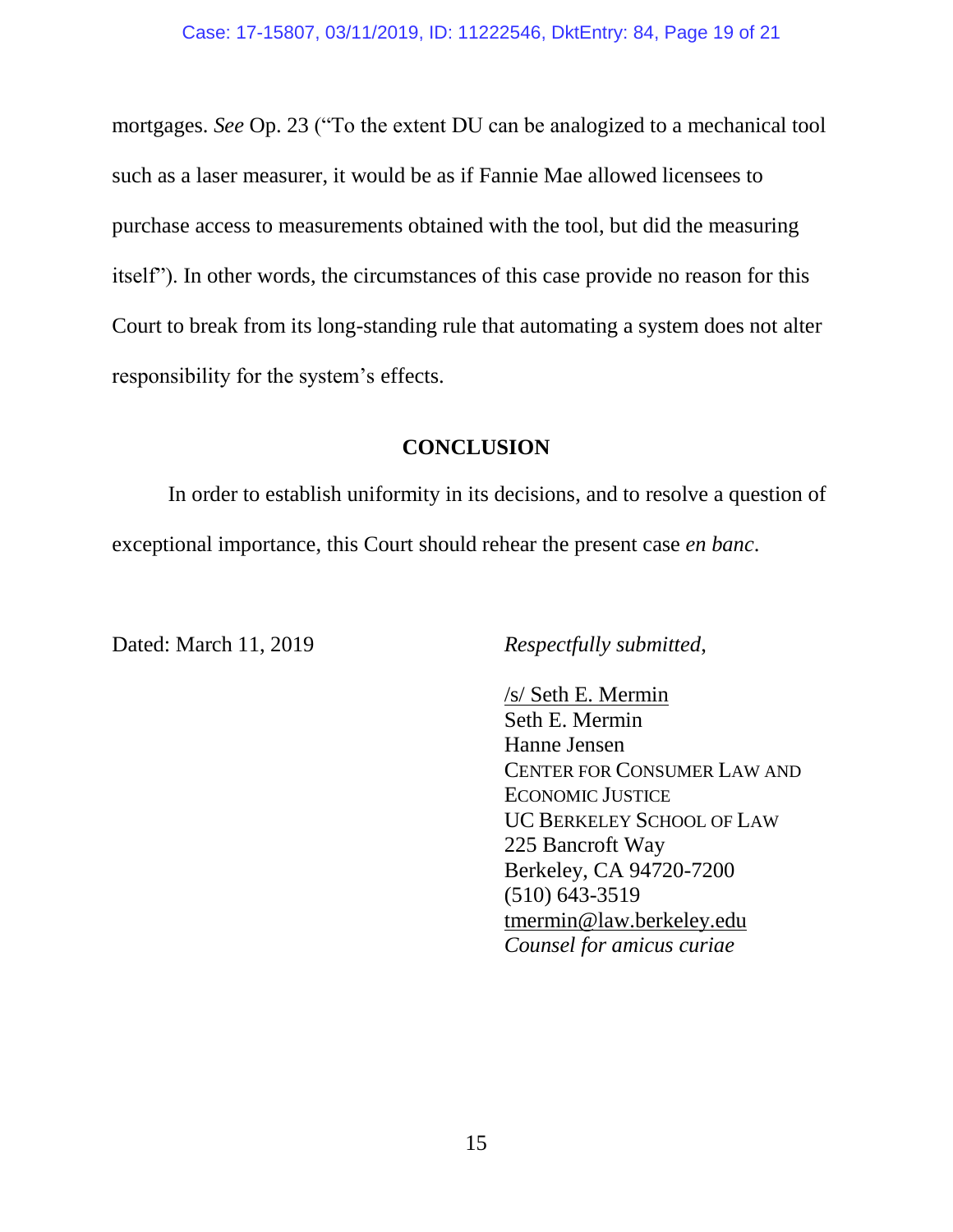# **CERTIFICATE OF COMPLIANCE**

<span id="page-19-0"></span>I certify that this brief complies with the type-face and volume limitations set forth in Federal Rules of Appellate Procedure 29 and 32 and Ninth Circuit Rule 29-2. The brief has been prepared in 14-point Times New Roman font, and according to the word processing software employed contains 3,389 words.

> /s/ Seth E. Mermin Seth E. Mermin